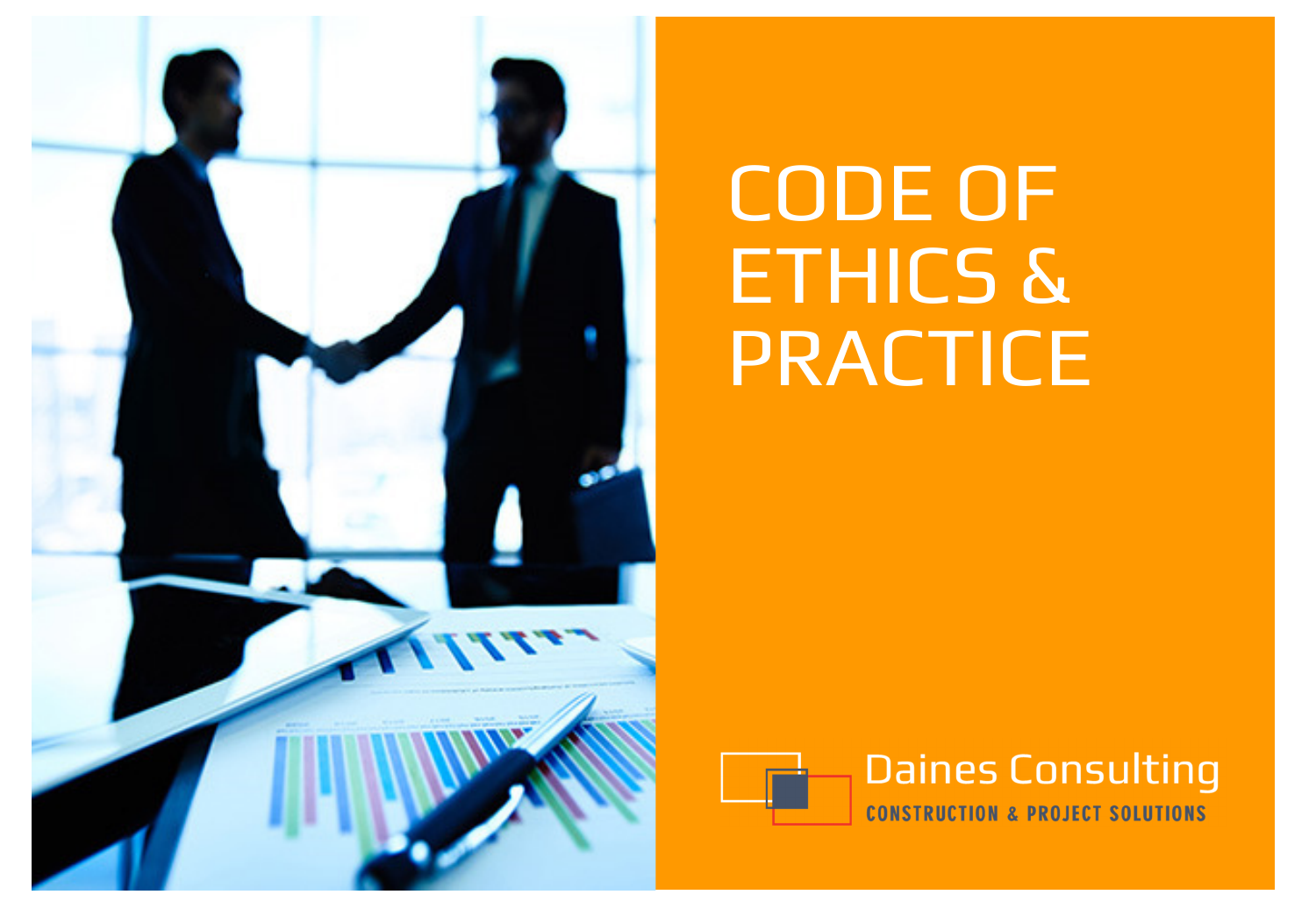## **To not misrepresent our services**

## **To uphold the law**



#### *Our promise:*

- Behave in an open, honest and trustworthy manner.
- Declare any conflict of interest as soon as it arises.
- Exhibit professional and personal integrity at all times.
- Be truthful and transparent in all communications.

### • To not go beyond our expertise.

• Ensure compliance with all relevant legislation and regulations in the countries where we are operating.

## **To serve the best interests of our clients**



#### *Our promise:*

- Safeguard, keep private and not seek personal advantage from all confidential, proprietary, commercially sensitive and personal information that may come into our possession, only disclosing it to those entitled to receive it.
- Serve our clients to the highest possible standards at all times.
- Establish, maintain and develop business relationships based on mutual confidence, trust and respect.
- Exercise unprejudiced and unbiased judgment.
- Agree scope, responsibilities, limitations, fee, termination provisions and dispute provisions before commencing work.

**Daines Consulting CONSTRUCTION & PROJECT SOLUTIONS**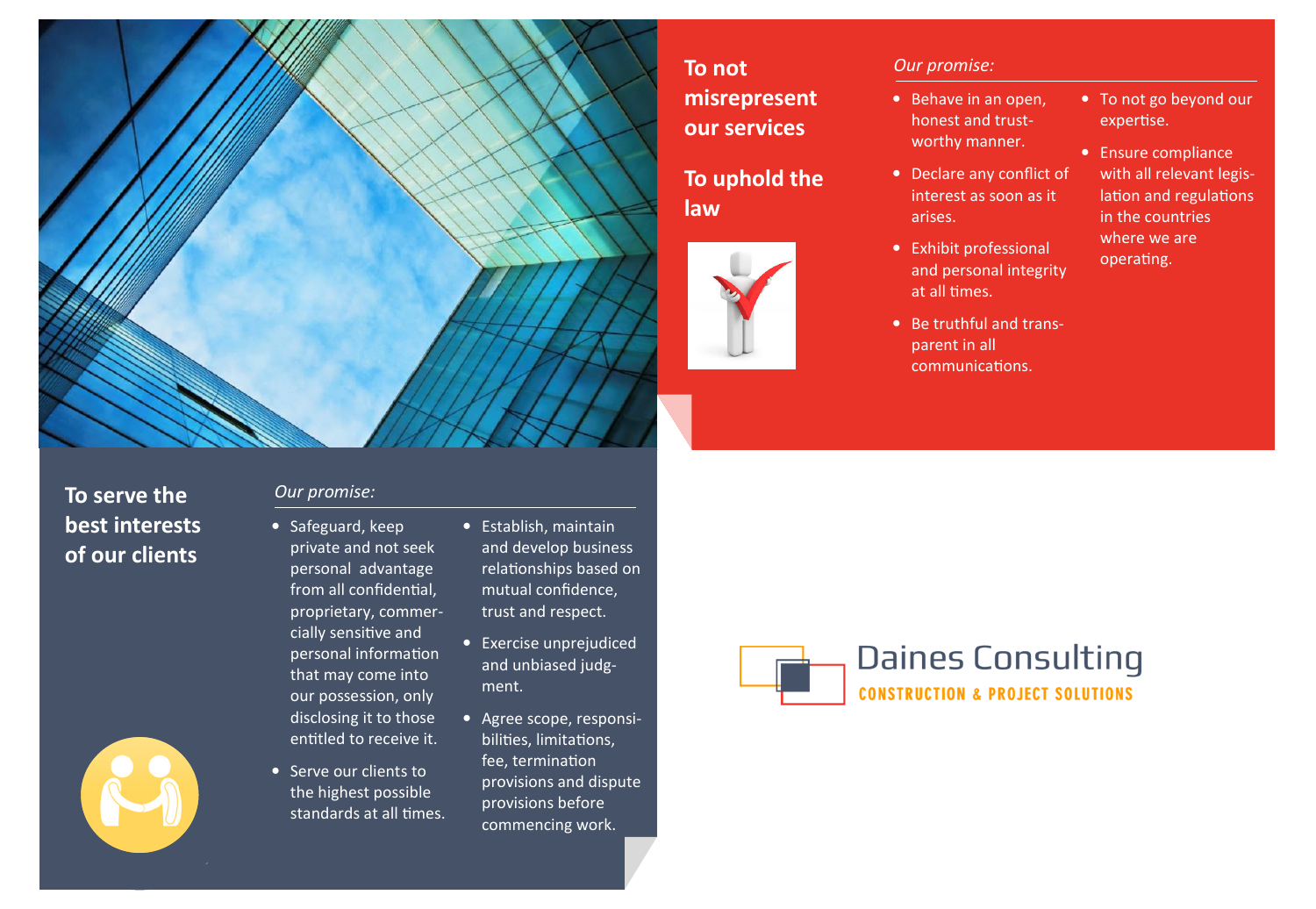## OUR SOLUTIONS

**A**ccessibility requirements **Bracing assessments & calculations C**ertificates of Acceptance **C**onsents & Compliance **D**esign Licence assessments **E**xpert building advice **F**easibility studies **Fire reports** 

**To continually develop and maintain professional knowledge and competence** 



#### *Our promise:*

- Strive for excellence at Seek additional all times.
- Continue to develop professionally, maintaining relevant knowledge and competence.
- expertise if asked to act beyond our current level of capability.
- Observe the standards of professional conduct and behaviour as set out in this Code, and other relevant professional standards.

## **To create a positive impact on society**



*Our promise:* 

- Support our clients to achieve their project goals.
- Empower our clients with more knowledge and skills than they had before we were engaged.
- Address the needs and interests of all stakeholders in a balanced manner.
- Ensure the environmental impact of our work is as positive as possible.
- Challenge and report unethical or unlawful behaviour.
- Recognise and value the responsibilities we have to the communities in which we operate.
- for maintaining the highest standards.
-